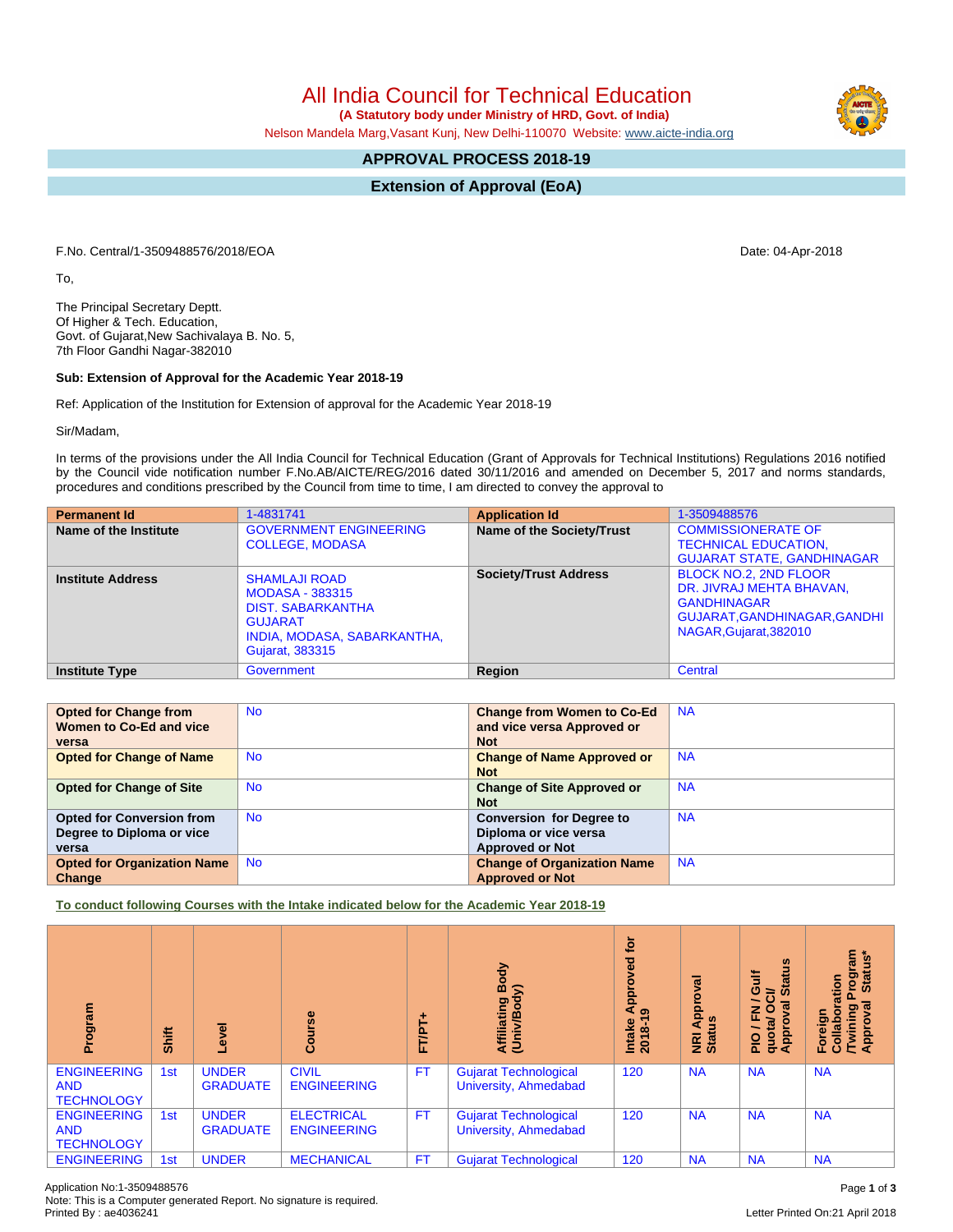| <b>AND</b><br><b>TECHNOLOGY</b>                       |     | <b>GRADUATE</b>                 | <b>ENGINEERING</b>                                                                             |           | University, Ahmedabad                                 |     |           |           |           |
|-------------------------------------------------------|-----|---------------------------------|------------------------------------------------------------------------------------------------|-----------|-------------------------------------------------------|-----|-----------|-----------|-----------|
| <b>ENGINEERING</b><br><b>AND</b><br><b>TECHNOLOGY</b> | 1st | <b>UNDER</b><br><b>GRADUATE</b> | <b>ELECTRONICS &amp;</b><br><b>COMMUNICATION</b><br><b>ENGG</b>                                | <b>FT</b> | <b>Gujarat Technological</b><br>University, Ahmedabad | 120 | <b>NA</b> | <b>NA</b> | <b>NA</b> |
| <b>ENGINEERING</b><br><b>AND</b><br><b>TECHNOLOGY</b> | 1st | <b>UNDER</b><br><b>GRADUATE</b> | <b>INFORMATION</b><br><b>TECHNOLOGY</b>                                                        | <b>FT</b> | <b>Gujarat Technological</b><br>University, Ahmedabad | 120 | <b>NA</b> | <b>NA</b> | <b>NA</b> |
| <b>ENGINEERING</b><br><b>AND</b><br><b>TECHNOLOGY</b> | 1st | <b>UNDER</b><br><b>GRADUATE</b> | <b>COMPUTER</b><br><b>ENGINEERING</b>                                                          | <b>FT</b> | <b>Gujarat Technological</b><br>University, Ahmedabad | 120 | <b>NA</b> | <b>NA</b> | <b>NA</b> |
| <b>ENGINEERING</b><br><b>AND</b><br><b>TECHNOLOGY</b> | 1st | <b>UNDER</b><br><b>GRADUATE</b> | <b>AUTOMOBILE</b><br><b>ENGINEERING</b>                                                        | <b>FT</b> | <b>Gujarat Technological</b><br>University, Ahmedabad | 120 | <b>NA</b> | <b>NA</b> | <b>NA</b> |
| <b>ENGINEERING</b><br><b>AND</b><br><b>TECHNOLOGY</b> | 1st | <b>POST</b><br><b>GRADUATE</b>  | <b>CIVIL</b><br><b>ENGINEERING</b><br><b>(TRANSPORTATI</b><br><b>ON</b><br><b>ENGINEERING)</b> | <b>FT</b> | <b>Gujarat Technological</b><br>University, Ahmedabad | 18  | <b>NA</b> | <b>NA</b> | <b>NA</b> |
| <b>ENGINEERING</b><br><b>AND</b><br><b>TECHNOLOGY</b> | 1st | <b>POST</b><br><b>GRADUATE</b>  | <b>COMPUTER</b><br><b>ENGINEERING(S</b><br><b>OFTWARE</b><br><b>ENGINEERING)</b>               | <b>FT</b> | <b>Gujarat Technological</b><br>University, Ahmedabad | 18  | <b>NA</b> | <b>NA</b> | <b>NA</b> |

+FT –Full Time,PT-Part Time

| Deficiencies Noted based on Self Disclosure                                 |                   |  |  |  |  |  |
|-----------------------------------------------------------------------------|-------------------|--|--|--|--|--|
| <b>Particulars</b>                                                          | <b>Deficiency</b> |  |  |  |  |  |
| <b>Other Details Deficiency</b>                                             |                   |  |  |  |  |  |
| Are all approved teaching faculty being paid as per VI pay commission?      | Yes               |  |  |  |  |  |
| <b>Other Facilities Deficiency</b>                                          |                   |  |  |  |  |  |
| General Insuarance                                                          | Yes               |  |  |  |  |  |
| Compliance of the National Academic Depository (NAD) as per MHRD Directives | Yes               |  |  |  |  |  |
| Provision to watch MOOCS Courses through Swayam                             | Yes               |  |  |  |  |  |
| <b>Insurance for Students</b>                                               | Yes               |  |  |  |  |  |
| <b>Administrative Area Deficiency</b>                                       |                   |  |  |  |  |  |
| Security                                                                    | Yes               |  |  |  |  |  |
| <b>Faculty Deficiency</b>                                                   | <b>Yes</b>        |  |  |  |  |  |
| <b>Computational Facilities</b>                                             |                   |  |  |  |  |  |
| PCs to Student ratio                                                        | Yes               |  |  |  |  |  |
| PCs to Student ratio-Applied Intake                                         | Yes               |  |  |  |  |  |
| <b>Library Facilities</b>                                                   |                   |  |  |  |  |  |
| Volumes                                                                     | Yes               |  |  |  |  |  |
| <b>Titles</b>                                                               | Yes               |  |  |  |  |  |
| National Journals                                                           | Yes               |  |  |  |  |  |
| Library Management Software                                                 | Yes               |  |  |  |  |  |
| <b>Reading Room Capacity</b>                                                | Yes               |  |  |  |  |  |
| <b>MultiMediaPC</b>                                                         | Yes               |  |  |  |  |  |
| <b>Instructional Area Common Facilities</b>                                 |                   |  |  |  |  |  |
| Library & Reading Room                                                      | Yes               |  |  |  |  |  |
| <b>Instructional Area- ENGINEERING AND TECHNOLOGY</b>                       |                   |  |  |  |  |  |
| Additional Workshop/Labs                                                    | Yes               |  |  |  |  |  |

## **\***Please refer Deficiency Report for details

**GOVERNMENT ENGINEERING COLLEGE, MODASA** is hereby informed to submit the compliance of the deficiencies mentioned above to the Regional Office within a period of **6 months** from the date of issuance of this letter failing which the council shall initiate strict action as defined in Approval Process Handbook 2018-19 during the subsequent Academic Year.

In case of any differences in content in this Computer generated Extension of Approval Letter, the content/information as approved by the Executive Council / General Council as available on the record of AICTE shall be final and binding.

Strict compliance of Anti-Ragging Regulation: - Approval is subject to strict compliance of provisions made in AICTE Regulation notified vide F. No.